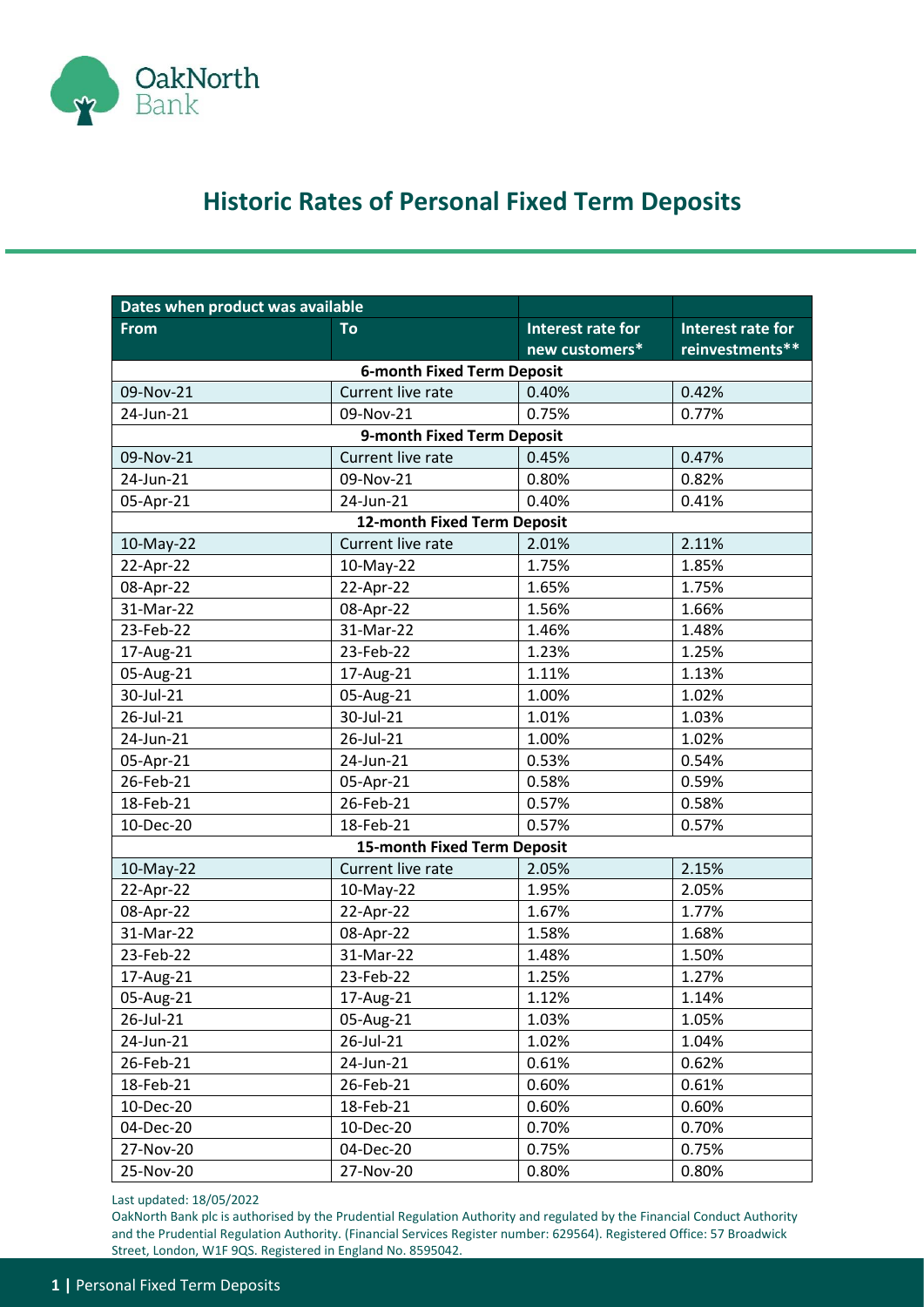

| 20-Nov-20 | 25-Nov-20                          | 0.89% | 0.89% |
|-----------|------------------------------------|-------|-------|
| 18-Nov-20 | 20-Nov-20                          | 0.95% | 0.95% |
| 06-Nov-20 | 18-Nov-20                          | 1.06% | 1.06% |
|           | <b>18-month Fixed Term Deposit</b> |       |       |
| 10-May-22 | Current live rate                  | 2.10% | 2.20% |
| 22-Apr-22 | 10-May-22                          | 2.00% | 2.10% |
| 08-Apr-22 | 22-Apr-22                          | 1.69% | 1.79% |
| 31-Mar-22 | 08-Apr-22                          | 1.60% | 1.70% |
| 23-Feb-22 | 31-Mar-22                          | 1.50% | 1.52% |
| 17-Aug-21 | 23-Feb-22                          | 1.27% | 1.29% |
| 05-Aug-21 | 17-Aug-21                          | 1.13% | 1.15% |
| 26-Jul-21 | 05-Aug-21                          | 1.05% | 1.07% |
| 24-Jun-21 | 26-Jul-21                          | 1.04% | 1.06% |
| 26-Feb-21 | 24-Jun-21                          | 0.63% | 0.64% |
| 18-Feb-21 | 26-Feb-21                          | 0.62% | 0.63% |
| 10-Dec-20 | 18-Feb-21                          | 0.62% | 0.62% |
| 04-Dec-20 | 10-Dec-20                          | 0.72% | 0.72% |
| 27-Nov-20 | 04-Dec-20                          | 0.77% | 0.77% |
| 25-Nov-20 | 27-Nov-20                          | 0.82% | 0.82% |
| 20-Nov-20 | 25-Nov-20                          | 0.91% | 0.91% |
| 18-Nov-20 | 20-Nov-20                          | 0.97% | 0.97% |
| 06-Nov-20 | 18-Nov-20                          | 1.08% | 1.08% |
| 14-Oct-20 | 06-Nov-20                          | 1.04% | 1.04% |
| 24-Sep-20 | 14-Oct-20                          | 1.10% | 1.10% |
| 22-Sep-20 | 24-Sep-20                          | 1.30% | 1.30% |
| 20-Sep-20 | 22-Sep-20                          | 1.35% | 1.35% |
| 16-Sep-20 | 20-Sep-20                          | 1.27% | 1.27% |
| 11-Sep-20 | 16-Sep-20                          | 1.24% | 1.24% |
| 21-Aug-20 | 11-Sep-20                          | 1.09% | 1.09% |
| 13-Aug-20 | 21-Aug-20                          | 1.25% | 1.25% |
|           | 24-month Fixed Term Deposit        |       |       |
| 18-May-22 | Current live rate                  | 2.41% | 2.51% |
| 22-Apr-22 | 18-May-22                          | 2.25% | 2.35% |
| 08-Apr-22 | 22-Apr-22                          | 1.72% | 1.82% |
| 31-Mar-22 | 08-Apr-22                          | 1.63% | 1.73% |
| 23-Feb-22 | 31-Mar-22                          | 1.53% | 1.55% |
| 17-Aug-21 | 23-Feb-22                          | 1.30% | 1.32% |
| 30-Jul-21 | 17-Aug-21                          | 1.25% | 1.27% |
| 24-Jun-21 | 30-Jul-21                          | 1.11% | 1.13% |
| 26-Feb-21 | 24-Jun-21                          | 0.66% | 0.67% |
| 18-Feb-21 | 26-Feb-21                          | 0.65% | 0.66% |
| 10-Dec-20 | 18-Feb-21                          | 0.65% | 0.65% |
| 04-Dec-20 | 10-Dec-20                          | 0.75% | 0.75% |
| 27-Nov-20 | 04-Dec-20                          | 0.80% | 0.80% |
| 25-Nov-20 | 27-Nov-20                          | 0.85% | 0.85% |
| 20-Nov-20 | 25-Nov-20                          | 0.95% | 0.95% |
| 18-Nov-20 | 20-Nov-20                          | 1.01% | 1.01% |
| 06-Nov-20 | 18-Nov-20                          | 1.12% | 1.12% |
| 14-Oct-20 | 06-Nov-20                          | 1.08% | 1.08% |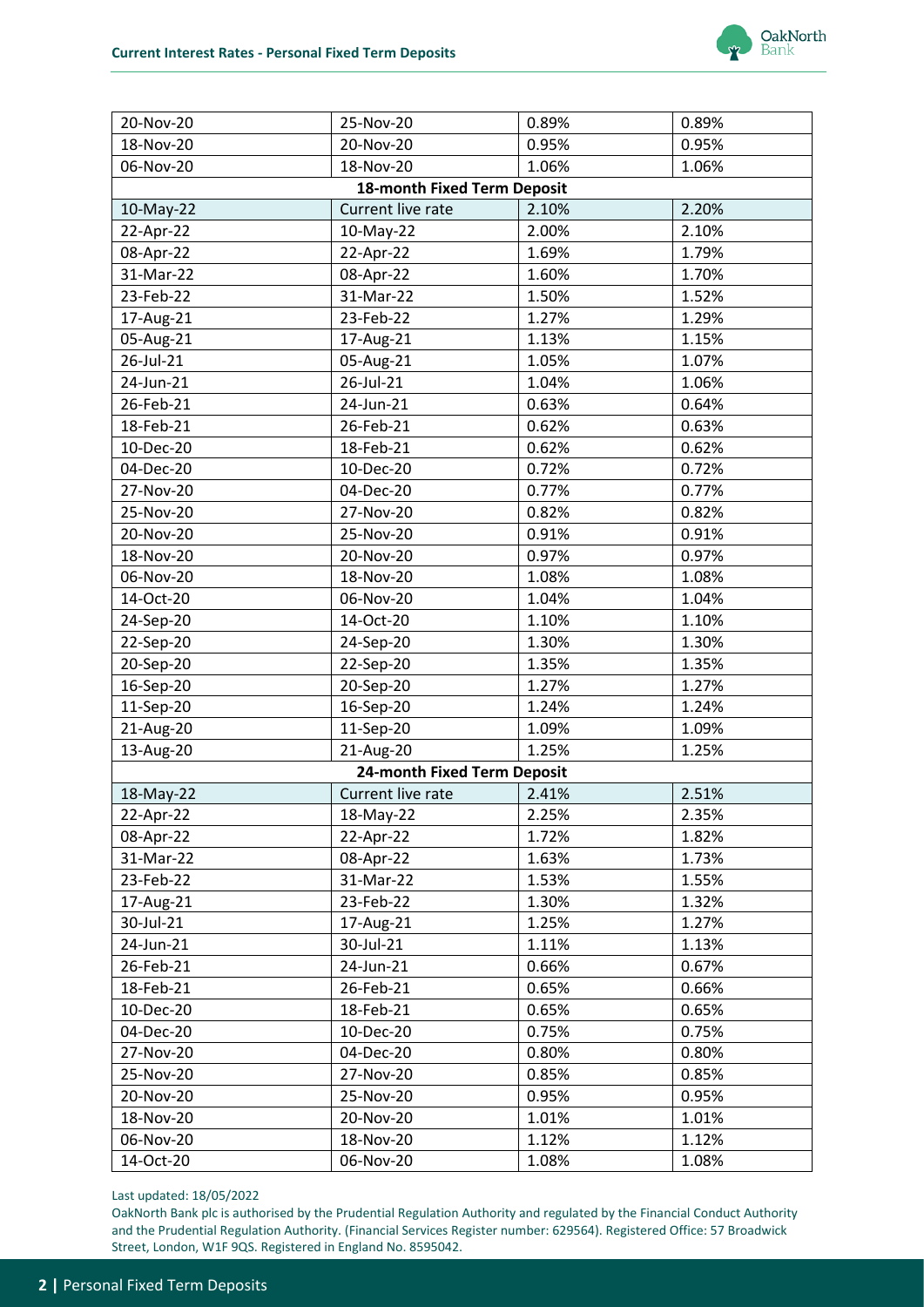

| 22-Sep-20<br>24-Sep-20<br>1.32%<br>1.32%<br>1.36%<br>22-Sep-20<br>22-Sep-20<br>1.36%<br>1.31%<br>16-Sep-20<br>22-Sep-20<br>1.31%<br>11-Sep-20<br>16-Sep-20<br>1.28%<br>1.28%<br>11-Sep-20<br>1.10%<br>1.10%<br>21-Aug-20<br>1.30%<br>13-Aug-20<br>21-Aug-20<br>1.30%<br>13-Aug-20<br>10-Aug-20<br>1.15%<br>1.15%<br>11-Jul-20<br>0.83%<br>0.83%<br>10-Aug-20 |
|--------------------------------------------------------------------------------------------------------------------------------------------------------------------------------------------------------------------------------------------------------------------------------------------------------------------------------------------------------------|
|                                                                                                                                                                                                                                                                                                                                                              |
|                                                                                                                                                                                                                                                                                                                                                              |
|                                                                                                                                                                                                                                                                                                                                                              |
|                                                                                                                                                                                                                                                                                                                                                              |
|                                                                                                                                                                                                                                                                                                                                                              |
|                                                                                                                                                                                                                                                                                                                                                              |
|                                                                                                                                                                                                                                                                                                                                                              |
|                                                                                                                                                                                                                                                                                                                                                              |
| 11-Jul-20<br>0.93%<br>0.93%<br>18-Jun-20                                                                                                                                                                                                                                                                                                                     |
| 16-Jun-20<br>18-Jun-20<br>1.03%<br>1.03%                                                                                                                                                                                                                                                                                                                     |
| 01-Jun-20<br>16-Jun-20<br>1.07%<br>1.07%                                                                                                                                                                                                                                                                                                                     |
| 1.36%<br>01-Jun-20<br>1.36%<br>26-May-20                                                                                                                                                                                                                                                                                                                     |
| 14-Apr-20<br>26-May-20<br>1.22%<br>1.22%                                                                                                                                                                                                                                                                                                                     |
| 25-Mar-20<br>14-Apr-20<br>1.65%<br>1.65%                                                                                                                                                                                                                                                                                                                     |
| 1.66%<br>20-Mar-20<br>25-Mar-20<br>1.66%                                                                                                                                                                                                                                                                                                                     |
| 12-Mar-20<br>1.22%<br>20-Mar-20<br>1.22%                                                                                                                                                                                                                                                                                                                     |
| 08-Nov-19<br>12-Mar-20<br>1.62%<br>1.62%                                                                                                                                                                                                                                                                                                                     |
| <b>30-month Fixed Term Deposit</b>                                                                                                                                                                                                                                                                                                                           |
| 18-May-22<br>Current live rate<br>2.42%<br>2.52%                                                                                                                                                                                                                                                                                                             |
| 22-Apr-22<br>18-May-22<br>2.26%<br>2.36%                                                                                                                                                                                                                                                                                                                     |
| 08-Apr-22<br>22-Apr-22<br>1.73%<br>1.83%                                                                                                                                                                                                                                                                                                                     |
| 31-Mar-22<br>08-Apr-22<br>1.64%<br>1.74%                                                                                                                                                                                                                                                                                                                     |
| 23-Feb-22<br>31-Mar-22<br>1.54%<br>1.56%                                                                                                                                                                                                                                                                                                                     |
| 23-Feb-22<br>1.31%<br>1.33%<br>17-Aug-21                                                                                                                                                                                                                                                                                                                     |
| 30-Jul-21<br>1.26%<br>1.28%<br>17-Aug-21                                                                                                                                                                                                                                                                                                                     |
| 30-Jul-21<br>24-Jun-21<br>1.12%<br>1.14%                                                                                                                                                                                                                                                                                                                     |
| 26-Feb-21<br>24-Jun-21<br>0.67%<br>0.68%                                                                                                                                                                                                                                                                                                                     |
| 0.66%<br>18-Feb-21<br>26-Feb-21<br>0.67%                                                                                                                                                                                                                                                                                                                     |
| 0.66%<br>10-Dec-20<br>18-Feb-21<br>0.66%                                                                                                                                                                                                                                                                                                                     |
| 04-Dec-20<br>10-Dec-20<br>0.76%<br>0.76%                                                                                                                                                                                                                                                                                                                     |
| 27-Nov-20<br>04-Dec-20<br>0.81%<br>0.81%                                                                                                                                                                                                                                                                                                                     |
| 0.86%<br>25-Nov-20<br>27-Nov-20<br>0.86%                                                                                                                                                                                                                                                                                                                     |
| 20-Nov-20<br>25-Nov-20<br>0.96%<br>0.96%                                                                                                                                                                                                                                                                                                                     |
| 18-Nov-20<br>20-Nov-20<br>1.02%<br>1.02%                                                                                                                                                                                                                                                                                                                     |
| 06-Nov-20<br>18-Nov-20<br>1.13%<br>1.13%                                                                                                                                                                                                                                                                                                                     |
| 14-Oct-20<br>06-Nov-20<br>1.09%<br>1.09%                                                                                                                                                                                                                                                                                                                     |
| 1.13%<br>1.13%<br>24-Sep-20<br>14-Oct-20                                                                                                                                                                                                                                                                                                                     |
| 1.33%<br>22-Sep-20<br>24-Sep-20<br>1.33%                                                                                                                                                                                                                                                                                                                     |
| 22-Sep-20<br>1.37%<br>1.37%<br>22-Sep-20                                                                                                                                                                                                                                                                                                                     |
| 1.33%<br>16-Sep-20<br>22-Sep-20<br>1.33%                                                                                                                                                                                                                                                                                                                     |
| 11-Sep-20<br>16-Sep-20<br>1.30%<br>1.30%                                                                                                                                                                                                                                                                                                                     |
| 11-Sep-20<br>1.11%<br>1.11%<br>21-Aug-20                                                                                                                                                                                                                                                                                                                     |
| 21-Aug-20<br>1.31%<br>1.31%<br>13-Aug-20                                                                                                                                                                                                                                                                                                                     |
| 10-Aug-20<br>13-Aug-20<br>1.16%<br>1.16%                                                                                                                                                                                                                                                                                                                     |
| 11-Jul-20<br>10-Aug-20<br>0.84%<br>0.84%                                                                                                                                                                                                                                                                                                                     |
| 11-Jul-20<br>18-Jun-20<br>0.94%<br>0.94%                                                                                                                                                                                                                                                                                                                     |
| 16-Jun-20<br>18-Jun-20<br>1.04%<br>1.04%                                                                                                                                                                                                                                                                                                                     |
| 01-Jun-20<br>16-Jun-20<br>1.08%<br>1.08%                                                                                                                                                                                                                                                                                                                     |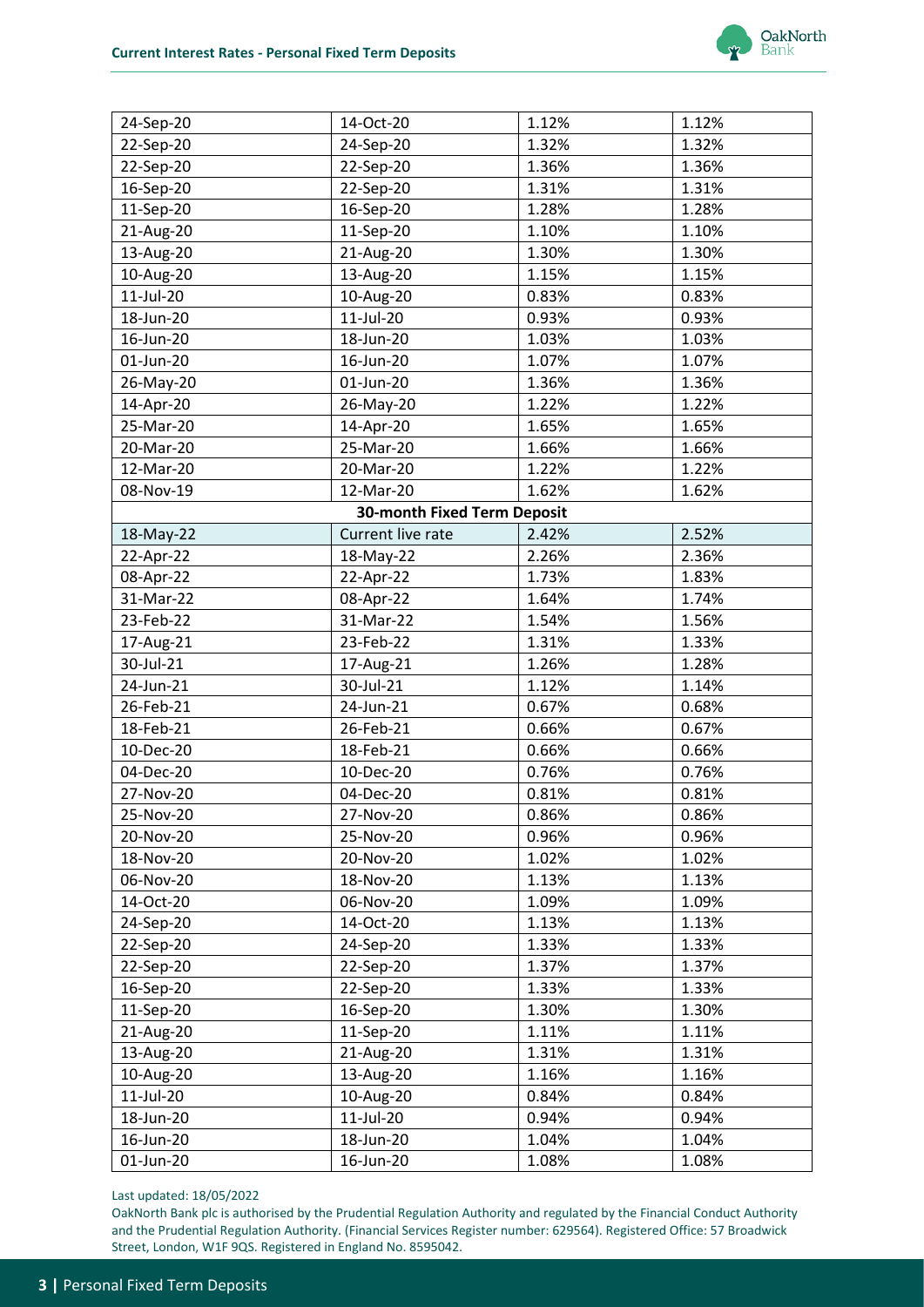

| 26-May-20 | 01-Jun-20                          | 1.37% | 1.37% |
|-----------|------------------------------------|-------|-------|
| 14-Apr-20 | 26-May-20                          | 1.23% | 1.23% |
| 25-Mar-20 | 14-Apr-20                          | 1.66% | 1.66% |
| 20-Mar-20 | 25-Mar-20                          | 1.67% | 1.67% |
| 12-Mar-20 | 20-Mar-20                          | 1.24% | 1.24% |
| 08-Nov-19 | 12-Mar-20                          | 1.64% | 1.64% |
| 23-Oct-19 | 08-Nov-19                          | 1.82% | 1.82% |
| 06-Oct-19 | 23-Oct-19                          | 1.84% | 1.84% |
| 17-Sep-19 | 06-Oct-19                          | 1.80% | 1.80% |
| 05-Sep-19 | 17-Sep-19                          | 1.98% | 1.98% |
| 20-Aug-19 | 05-Sep-19                          | 2.06% | 2.06% |
|           | <b>36-month Fixed Term Deposit</b> |       |       |
| 18-May-22 | Current live rate                  | 2.51% | 2.61% |
| 22-Apr-22 | 18-May-22                          | 2.27% | 2.37% |
| 08-Apr-22 | 22-Apr-22                          | 1.74% | 1.84% |
| 31-Mar-22 | 08-Apr-22                          | 1.65% | 1.75% |
| 23-Feb-22 | 31-Mar-22                          | 1.55% | 1.57% |
| 17-Aug-21 | 23-Feb-22                          | 1.32% | 1.34% |
| 30-Jul-21 | 17-Aug-21                          | 1.27% | 1.29% |
| 24-Jun-21 | 30-Jul-21                          | 1.13% | 1.15% |
| 18-Feb-21 | 24-Jun-21                          | 0.67% | 0.68% |
| 10-Dec-20 | 18-Feb-21                          | 0.67% | 0.67% |
| 04-Dec-20 | 10-Dec-20                          | 0.77% | 0.77% |
| 27-Nov-20 | 04-Dec-20                          | 0.82% | 0.82% |
| 25-Nov-20 | 27-Nov-20                          | 0.87% | 0.87% |
| 20-Nov-20 | 25-Nov-20                          | 0.97% | 0.97% |
| 18-Nov-20 | 20-Nov-20                          | 1.03% | 1.03% |
| 06-Nov-20 | 18-Nov-20                          | 1.14% | 1.14% |
| 14-Oct-20 | 06-Nov-20                          | 1.10% | 1.10% |
| 24-Sep-20 | 14-Oct-20                          | 1.14% | 1.14% |
| 22-Sep-20 | 24-Sep-20                          | 1.34% | 1.34% |
| 22-Sep-20 | 22-Sep-20                          | 1.38% | 1.38% |
| 16-Sep-20 | 22-Sep-20                          | 1.34% | 1.34% |
| 11-Sep-20 | 16-Sep-20                          | 1.31% | 1.31% |
| 21-Aug-20 | 11-Sep-20                          | 1.12% | 1.12% |
| 13-Aug-20 | 21-Aug-20                          | 1.32% | 1.32% |
| 10-Aug-20 | 13-Aug-20                          | 1.17% | 1.17% |
| 11-Jul-20 | 10-Aug-20                          | 0.85% | 0.85% |
| 18-Jun-20 | 11-Jul-20                          | 0.95% | 0.95% |
| 16-Jun-20 | 18-Jun-20                          | 1.05% | 1.05% |
| 01-Jun-20 | 16-Jun-20                          | 1.09% | 1.09% |
| 26-May-20 | 01-Jun-20                          | 1.38% | 1.38% |
| 14-Apr-20 | 26-May-20                          | 1.24% | 1.24% |
| 25-Mar-20 | 14-Apr-20                          | 1.67% | 1.67% |
| 20-Mar-20 | 25-Mar-20                          | 1.68% | 1.68% |
| 12-Mar-20 | 20-Mar-20                          | 1.26% | 1.26% |
| 08-Nov-19 | 12-Mar-20                          | 1.66% | 1.66% |
| 23-Oct-19 | 08-Nov-19                          | 1.84% | 1.84% |
| 06-Oct-19 | 23-Oct-19                          | 1.86% | 1.86% |
|           |                                    |       |       |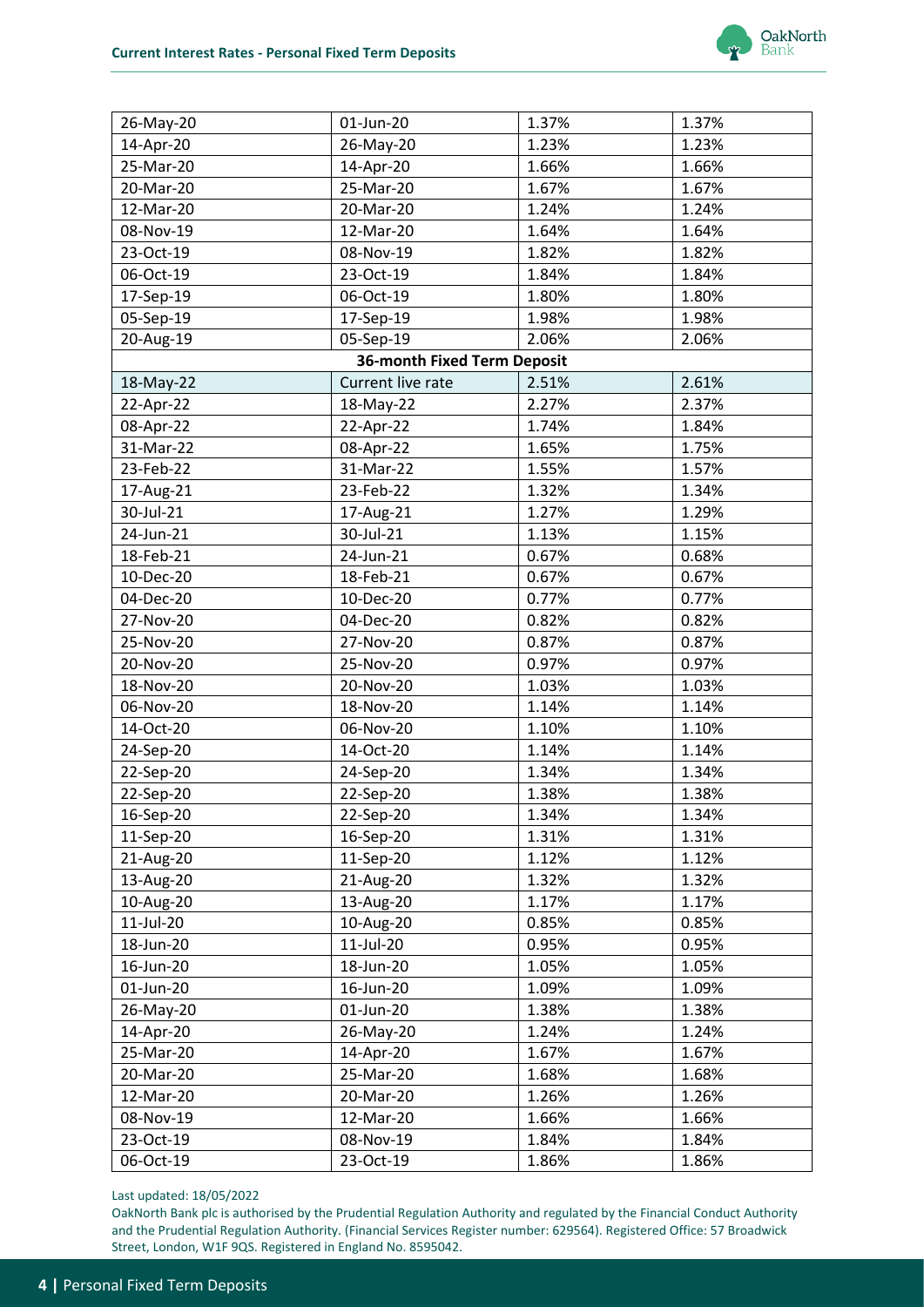

| 05-Sep-19<br>2.00%<br>2.00%<br>17-Sep-19<br>05-Sep-19<br>2.08%<br>2.08%<br>20-Aug-19<br>03-Jul-19<br>20-Aug-19<br>2.14%<br>2.14%<br>03-Jul-19<br>08-May-19<br>2.20%<br>2.20%<br>22-Mar-19<br>2.32%<br>2.32%<br>08-May-19<br>31-Jan-19<br>2.37%<br>22-Mar-19<br>2.37%<br>48-month Fixed Term Deposit<br>2.52%<br>2.62%<br>Current live rate<br>18-May-22<br>22-Apr-22<br>18-May-22<br>2.28%<br>2.38%<br>22-Apr-22<br>1.75%<br>08-Apr-22<br>1.85%<br>31-Mar-22<br>1.66%<br>1.76%<br>08-Apr-22<br>23-Feb-22<br>31-Mar-22<br>1.56%<br>1.58%<br>23-Feb-22<br>1.33%<br>1.35%<br>17-Aug-21<br>30-Jul-21<br>1.28%<br>1.30%<br>17-Aug-21<br>24-Jun-21<br>30-Jul-21<br>1.14%<br>1.16%<br>26-Feb-21<br>24-Jun-21<br>0.70%<br>0.69%<br>18-Feb-21<br>26-Feb-21<br>0.68%<br>0.69%<br>10-Dec-20<br>18-Feb-21<br>0.68%<br>0.68%<br>04-Dec-20<br>10-Dec-20<br>0.78%<br>0.78%<br>27-Nov-20<br>04-Dec-20<br>0.83%<br>0.83%<br>25-Nov-20<br>27-Nov-20<br>0.88%<br>0.88%<br>20-Nov-20<br>25-Nov-20<br>0.98%<br>0.98%<br>18-Nov-20<br>20-Nov-20<br>1.04%<br>1.04%<br>06-Nov-20<br>18-Nov-20<br>1.15%<br>1.15%<br>14-Oct-20<br>06-Nov-20<br>1.11%<br>1.11%<br>14-Oct-20<br>1.15%<br>1.15%<br>24-Sep-20<br>1.35%<br>1.35%<br>22-Sep-20<br>24-Sep-20<br>22-Sep-20<br>22-Sep-20<br>1.39%<br>1.39%<br>1.35%<br>16-Sep-20<br>22-Sep-20<br>1.35%<br>1.32%<br>11-Sep-20<br>16-Sep-20<br>1.32%<br>21-Aug-20<br>11-Sep-20<br>1.13%<br>1.13%<br>13-Aug-20<br>21-Aug-20<br>1.33%<br>1.33%<br>10-Aug-20<br>1.18%<br>1.18%<br>13-Aug-20<br>11-Jul-20<br>10-Aug-20<br>0.86%<br>0.86%<br>18-Jun-20<br>11-Jul-20<br>0.96%<br>0.96%<br>1.06%<br>18-Jun-20<br>1.06%<br>16-Jun-20<br>01-Jun-20<br>16-Jun-20<br>1.10%<br>1.10%<br>26-May-20<br>01-Jun-20<br>1.39%<br>1.39%<br>1.25%<br>1.25%<br>14-Apr-20<br>26-May-20<br>25-Mar-20<br>14-Apr-20<br>1.68%<br>1.68%<br>20-Mar-20<br>25-Mar-20<br>1.69%<br>1.69%<br>1.28%<br>12-Mar-20<br>1.28%<br>20-Mar-20<br>08-Nov-19<br>12-Mar-20<br>1.68%<br>1.68%<br>23-Oct-19<br>08-Nov-19<br>1.86%<br>1.86%<br>06-Oct-19<br>23-Oct-19<br>1.88%<br>1.88%<br>17-Sep-19<br>06-Oct-19<br>1.84%<br>1.84%<br>05-Sep-19<br>17-Sep-19<br>2.02%<br>2.02%<br>20-Aug-19<br>05-Sep-19<br>2.10%<br>2.10% | 17-Sep-19 | 06-Oct-19 | 1.82% | 1.82% |
|-----------------------------------------------------------------------------------------------------------------------------------------------------------------------------------------------------------------------------------------------------------------------------------------------------------------------------------------------------------------------------------------------------------------------------------------------------------------------------------------------------------------------------------------------------------------------------------------------------------------------------------------------------------------------------------------------------------------------------------------------------------------------------------------------------------------------------------------------------------------------------------------------------------------------------------------------------------------------------------------------------------------------------------------------------------------------------------------------------------------------------------------------------------------------------------------------------------------------------------------------------------------------------------------------------------------------------------------------------------------------------------------------------------------------------------------------------------------------------------------------------------------------------------------------------------------------------------------------------------------------------------------------------------------------------------------------------------------------------------------------------------------------------------------------------------------------------------------------------------------------------------------------------------------------------------------------------------------------------------------------------------------------------------------------------------------------------------------------------------------------------------------------------------------------------------------|-----------|-----------|-------|-------|
|                                                                                                                                                                                                                                                                                                                                                                                                                                                                                                                                                                                                                                                                                                                                                                                                                                                                                                                                                                                                                                                                                                                                                                                                                                                                                                                                                                                                                                                                                                                                                                                                                                                                                                                                                                                                                                                                                                                                                                                                                                                                                                                                                                                         |           |           |       |       |
|                                                                                                                                                                                                                                                                                                                                                                                                                                                                                                                                                                                                                                                                                                                                                                                                                                                                                                                                                                                                                                                                                                                                                                                                                                                                                                                                                                                                                                                                                                                                                                                                                                                                                                                                                                                                                                                                                                                                                                                                                                                                                                                                                                                         |           |           |       |       |
|                                                                                                                                                                                                                                                                                                                                                                                                                                                                                                                                                                                                                                                                                                                                                                                                                                                                                                                                                                                                                                                                                                                                                                                                                                                                                                                                                                                                                                                                                                                                                                                                                                                                                                                                                                                                                                                                                                                                                                                                                                                                                                                                                                                         |           |           |       |       |
|                                                                                                                                                                                                                                                                                                                                                                                                                                                                                                                                                                                                                                                                                                                                                                                                                                                                                                                                                                                                                                                                                                                                                                                                                                                                                                                                                                                                                                                                                                                                                                                                                                                                                                                                                                                                                                                                                                                                                                                                                                                                                                                                                                                         |           |           |       |       |
|                                                                                                                                                                                                                                                                                                                                                                                                                                                                                                                                                                                                                                                                                                                                                                                                                                                                                                                                                                                                                                                                                                                                                                                                                                                                                                                                                                                                                                                                                                                                                                                                                                                                                                                                                                                                                                                                                                                                                                                                                                                                                                                                                                                         |           |           |       |       |
|                                                                                                                                                                                                                                                                                                                                                                                                                                                                                                                                                                                                                                                                                                                                                                                                                                                                                                                                                                                                                                                                                                                                                                                                                                                                                                                                                                                                                                                                                                                                                                                                                                                                                                                                                                                                                                                                                                                                                                                                                                                                                                                                                                                         |           |           |       |       |
|                                                                                                                                                                                                                                                                                                                                                                                                                                                                                                                                                                                                                                                                                                                                                                                                                                                                                                                                                                                                                                                                                                                                                                                                                                                                                                                                                                                                                                                                                                                                                                                                                                                                                                                                                                                                                                                                                                                                                                                                                                                                                                                                                                                         |           |           |       |       |
|                                                                                                                                                                                                                                                                                                                                                                                                                                                                                                                                                                                                                                                                                                                                                                                                                                                                                                                                                                                                                                                                                                                                                                                                                                                                                                                                                                                                                                                                                                                                                                                                                                                                                                                                                                                                                                                                                                                                                                                                                                                                                                                                                                                         |           |           |       |       |
|                                                                                                                                                                                                                                                                                                                                                                                                                                                                                                                                                                                                                                                                                                                                                                                                                                                                                                                                                                                                                                                                                                                                                                                                                                                                                                                                                                                                                                                                                                                                                                                                                                                                                                                                                                                                                                                                                                                                                                                                                                                                                                                                                                                         |           |           |       |       |
|                                                                                                                                                                                                                                                                                                                                                                                                                                                                                                                                                                                                                                                                                                                                                                                                                                                                                                                                                                                                                                                                                                                                                                                                                                                                                                                                                                                                                                                                                                                                                                                                                                                                                                                                                                                                                                                                                                                                                                                                                                                                                                                                                                                         |           |           |       |       |
|                                                                                                                                                                                                                                                                                                                                                                                                                                                                                                                                                                                                                                                                                                                                                                                                                                                                                                                                                                                                                                                                                                                                                                                                                                                                                                                                                                                                                                                                                                                                                                                                                                                                                                                                                                                                                                                                                                                                                                                                                                                                                                                                                                                         |           |           |       |       |
|                                                                                                                                                                                                                                                                                                                                                                                                                                                                                                                                                                                                                                                                                                                                                                                                                                                                                                                                                                                                                                                                                                                                                                                                                                                                                                                                                                                                                                                                                                                                                                                                                                                                                                                                                                                                                                                                                                                                                                                                                                                                                                                                                                                         |           |           |       |       |
|                                                                                                                                                                                                                                                                                                                                                                                                                                                                                                                                                                                                                                                                                                                                                                                                                                                                                                                                                                                                                                                                                                                                                                                                                                                                                                                                                                                                                                                                                                                                                                                                                                                                                                                                                                                                                                                                                                                                                                                                                                                                                                                                                                                         |           |           |       |       |
|                                                                                                                                                                                                                                                                                                                                                                                                                                                                                                                                                                                                                                                                                                                                                                                                                                                                                                                                                                                                                                                                                                                                                                                                                                                                                                                                                                                                                                                                                                                                                                                                                                                                                                                                                                                                                                                                                                                                                                                                                                                                                                                                                                                         |           |           |       |       |
|                                                                                                                                                                                                                                                                                                                                                                                                                                                                                                                                                                                                                                                                                                                                                                                                                                                                                                                                                                                                                                                                                                                                                                                                                                                                                                                                                                                                                                                                                                                                                                                                                                                                                                                                                                                                                                                                                                                                                                                                                                                                                                                                                                                         |           |           |       |       |
|                                                                                                                                                                                                                                                                                                                                                                                                                                                                                                                                                                                                                                                                                                                                                                                                                                                                                                                                                                                                                                                                                                                                                                                                                                                                                                                                                                                                                                                                                                                                                                                                                                                                                                                                                                                                                                                                                                                                                                                                                                                                                                                                                                                         |           |           |       |       |
|                                                                                                                                                                                                                                                                                                                                                                                                                                                                                                                                                                                                                                                                                                                                                                                                                                                                                                                                                                                                                                                                                                                                                                                                                                                                                                                                                                                                                                                                                                                                                                                                                                                                                                                                                                                                                                                                                                                                                                                                                                                                                                                                                                                         |           |           |       |       |
|                                                                                                                                                                                                                                                                                                                                                                                                                                                                                                                                                                                                                                                                                                                                                                                                                                                                                                                                                                                                                                                                                                                                                                                                                                                                                                                                                                                                                                                                                                                                                                                                                                                                                                                                                                                                                                                                                                                                                                                                                                                                                                                                                                                         |           |           |       |       |
|                                                                                                                                                                                                                                                                                                                                                                                                                                                                                                                                                                                                                                                                                                                                                                                                                                                                                                                                                                                                                                                                                                                                                                                                                                                                                                                                                                                                                                                                                                                                                                                                                                                                                                                                                                                                                                                                                                                                                                                                                                                                                                                                                                                         |           |           |       |       |
|                                                                                                                                                                                                                                                                                                                                                                                                                                                                                                                                                                                                                                                                                                                                                                                                                                                                                                                                                                                                                                                                                                                                                                                                                                                                                                                                                                                                                                                                                                                                                                                                                                                                                                                                                                                                                                                                                                                                                                                                                                                                                                                                                                                         |           |           |       |       |
|                                                                                                                                                                                                                                                                                                                                                                                                                                                                                                                                                                                                                                                                                                                                                                                                                                                                                                                                                                                                                                                                                                                                                                                                                                                                                                                                                                                                                                                                                                                                                                                                                                                                                                                                                                                                                                                                                                                                                                                                                                                                                                                                                                                         |           |           |       |       |
|                                                                                                                                                                                                                                                                                                                                                                                                                                                                                                                                                                                                                                                                                                                                                                                                                                                                                                                                                                                                                                                                                                                                                                                                                                                                                                                                                                                                                                                                                                                                                                                                                                                                                                                                                                                                                                                                                                                                                                                                                                                                                                                                                                                         |           |           |       |       |
|                                                                                                                                                                                                                                                                                                                                                                                                                                                                                                                                                                                                                                                                                                                                                                                                                                                                                                                                                                                                                                                                                                                                                                                                                                                                                                                                                                                                                                                                                                                                                                                                                                                                                                                                                                                                                                                                                                                                                                                                                                                                                                                                                                                         |           |           |       |       |
|                                                                                                                                                                                                                                                                                                                                                                                                                                                                                                                                                                                                                                                                                                                                                                                                                                                                                                                                                                                                                                                                                                                                                                                                                                                                                                                                                                                                                                                                                                                                                                                                                                                                                                                                                                                                                                                                                                                                                                                                                                                                                                                                                                                         |           |           |       |       |
|                                                                                                                                                                                                                                                                                                                                                                                                                                                                                                                                                                                                                                                                                                                                                                                                                                                                                                                                                                                                                                                                                                                                                                                                                                                                                                                                                                                                                                                                                                                                                                                                                                                                                                                                                                                                                                                                                                                                                                                                                                                                                                                                                                                         |           |           |       |       |
|                                                                                                                                                                                                                                                                                                                                                                                                                                                                                                                                                                                                                                                                                                                                                                                                                                                                                                                                                                                                                                                                                                                                                                                                                                                                                                                                                                                                                                                                                                                                                                                                                                                                                                                                                                                                                                                                                                                                                                                                                                                                                                                                                                                         |           |           |       |       |
|                                                                                                                                                                                                                                                                                                                                                                                                                                                                                                                                                                                                                                                                                                                                                                                                                                                                                                                                                                                                                                                                                                                                                                                                                                                                                                                                                                                                                                                                                                                                                                                                                                                                                                                                                                                                                                                                                                                                                                                                                                                                                                                                                                                         |           |           |       |       |
|                                                                                                                                                                                                                                                                                                                                                                                                                                                                                                                                                                                                                                                                                                                                                                                                                                                                                                                                                                                                                                                                                                                                                                                                                                                                                                                                                                                                                                                                                                                                                                                                                                                                                                                                                                                                                                                                                                                                                                                                                                                                                                                                                                                         |           |           |       |       |
|                                                                                                                                                                                                                                                                                                                                                                                                                                                                                                                                                                                                                                                                                                                                                                                                                                                                                                                                                                                                                                                                                                                                                                                                                                                                                                                                                                                                                                                                                                                                                                                                                                                                                                                                                                                                                                                                                                                                                                                                                                                                                                                                                                                         |           |           |       |       |
|                                                                                                                                                                                                                                                                                                                                                                                                                                                                                                                                                                                                                                                                                                                                                                                                                                                                                                                                                                                                                                                                                                                                                                                                                                                                                                                                                                                                                                                                                                                                                                                                                                                                                                                                                                                                                                                                                                                                                                                                                                                                                                                                                                                         |           |           |       |       |
|                                                                                                                                                                                                                                                                                                                                                                                                                                                                                                                                                                                                                                                                                                                                                                                                                                                                                                                                                                                                                                                                                                                                                                                                                                                                                                                                                                                                                                                                                                                                                                                                                                                                                                                                                                                                                                                                                                                                                                                                                                                                                                                                                                                         |           |           |       |       |
|                                                                                                                                                                                                                                                                                                                                                                                                                                                                                                                                                                                                                                                                                                                                                                                                                                                                                                                                                                                                                                                                                                                                                                                                                                                                                                                                                                                                                                                                                                                                                                                                                                                                                                                                                                                                                                                                                                                                                                                                                                                                                                                                                                                         |           |           |       |       |
|                                                                                                                                                                                                                                                                                                                                                                                                                                                                                                                                                                                                                                                                                                                                                                                                                                                                                                                                                                                                                                                                                                                                                                                                                                                                                                                                                                                                                                                                                                                                                                                                                                                                                                                                                                                                                                                                                                                                                                                                                                                                                                                                                                                         |           |           |       |       |
|                                                                                                                                                                                                                                                                                                                                                                                                                                                                                                                                                                                                                                                                                                                                                                                                                                                                                                                                                                                                                                                                                                                                                                                                                                                                                                                                                                                                                                                                                                                                                                                                                                                                                                                                                                                                                                                                                                                                                                                                                                                                                                                                                                                         |           |           |       |       |
|                                                                                                                                                                                                                                                                                                                                                                                                                                                                                                                                                                                                                                                                                                                                                                                                                                                                                                                                                                                                                                                                                                                                                                                                                                                                                                                                                                                                                                                                                                                                                                                                                                                                                                                                                                                                                                                                                                                                                                                                                                                                                                                                                                                         |           |           |       |       |
|                                                                                                                                                                                                                                                                                                                                                                                                                                                                                                                                                                                                                                                                                                                                                                                                                                                                                                                                                                                                                                                                                                                                                                                                                                                                                                                                                                                                                                                                                                                                                                                                                                                                                                                                                                                                                                                                                                                                                                                                                                                                                                                                                                                         |           |           |       |       |
|                                                                                                                                                                                                                                                                                                                                                                                                                                                                                                                                                                                                                                                                                                                                                                                                                                                                                                                                                                                                                                                                                                                                                                                                                                                                                                                                                                                                                                                                                                                                                                                                                                                                                                                                                                                                                                                                                                                                                                                                                                                                                                                                                                                         |           |           |       |       |
|                                                                                                                                                                                                                                                                                                                                                                                                                                                                                                                                                                                                                                                                                                                                                                                                                                                                                                                                                                                                                                                                                                                                                                                                                                                                                                                                                                                                                                                                                                                                                                                                                                                                                                                                                                                                                                                                                                                                                                                                                                                                                                                                                                                         |           |           |       |       |
|                                                                                                                                                                                                                                                                                                                                                                                                                                                                                                                                                                                                                                                                                                                                                                                                                                                                                                                                                                                                                                                                                                                                                                                                                                                                                                                                                                                                                                                                                                                                                                                                                                                                                                                                                                                                                                                                                                                                                                                                                                                                                                                                                                                         |           |           |       |       |
|                                                                                                                                                                                                                                                                                                                                                                                                                                                                                                                                                                                                                                                                                                                                                                                                                                                                                                                                                                                                                                                                                                                                                                                                                                                                                                                                                                                                                                                                                                                                                                                                                                                                                                                                                                                                                                                                                                                                                                                                                                                                                                                                                                                         |           |           |       |       |
|                                                                                                                                                                                                                                                                                                                                                                                                                                                                                                                                                                                                                                                                                                                                                                                                                                                                                                                                                                                                                                                                                                                                                                                                                                                                                                                                                                                                                                                                                                                                                                                                                                                                                                                                                                                                                                                                                                                                                                                                                                                                                                                                                                                         |           |           |       |       |
|                                                                                                                                                                                                                                                                                                                                                                                                                                                                                                                                                                                                                                                                                                                                                                                                                                                                                                                                                                                                                                                                                                                                                                                                                                                                                                                                                                                                                                                                                                                                                                                                                                                                                                                                                                                                                                                                                                                                                                                                                                                                                                                                                                                         |           |           |       |       |
|                                                                                                                                                                                                                                                                                                                                                                                                                                                                                                                                                                                                                                                                                                                                                                                                                                                                                                                                                                                                                                                                                                                                                                                                                                                                                                                                                                                                                                                                                                                                                                                                                                                                                                                                                                                                                                                                                                                                                                                                                                                                                                                                                                                         |           |           |       |       |
|                                                                                                                                                                                                                                                                                                                                                                                                                                                                                                                                                                                                                                                                                                                                                                                                                                                                                                                                                                                                                                                                                                                                                                                                                                                                                                                                                                                                                                                                                                                                                                                                                                                                                                                                                                                                                                                                                                                                                                                                                                                                                                                                                                                         |           |           |       |       |
|                                                                                                                                                                                                                                                                                                                                                                                                                                                                                                                                                                                                                                                                                                                                                                                                                                                                                                                                                                                                                                                                                                                                                                                                                                                                                                                                                                                                                                                                                                                                                                                                                                                                                                                                                                                                                                                                                                                                                                                                                                                                                                                                                                                         |           |           |       |       |
|                                                                                                                                                                                                                                                                                                                                                                                                                                                                                                                                                                                                                                                                                                                                                                                                                                                                                                                                                                                                                                                                                                                                                                                                                                                                                                                                                                                                                                                                                                                                                                                                                                                                                                                                                                                                                                                                                                                                                                                                                                                                                                                                                                                         |           |           |       |       |
|                                                                                                                                                                                                                                                                                                                                                                                                                                                                                                                                                                                                                                                                                                                                                                                                                                                                                                                                                                                                                                                                                                                                                                                                                                                                                                                                                                                                                                                                                                                                                                                                                                                                                                                                                                                                                                                                                                                                                                                                                                                                                                                                                                                         |           |           |       |       |
|                                                                                                                                                                                                                                                                                                                                                                                                                                                                                                                                                                                                                                                                                                                                                                                                                                                                                                                                                                                                                                                                                                                                                                                                                                                                                                                                                                                                                                                                                                                                                                                                                                                                                                                                                                                                                                                                                                                                                                                                                                                                                                                                                                                         |           |           |       |       |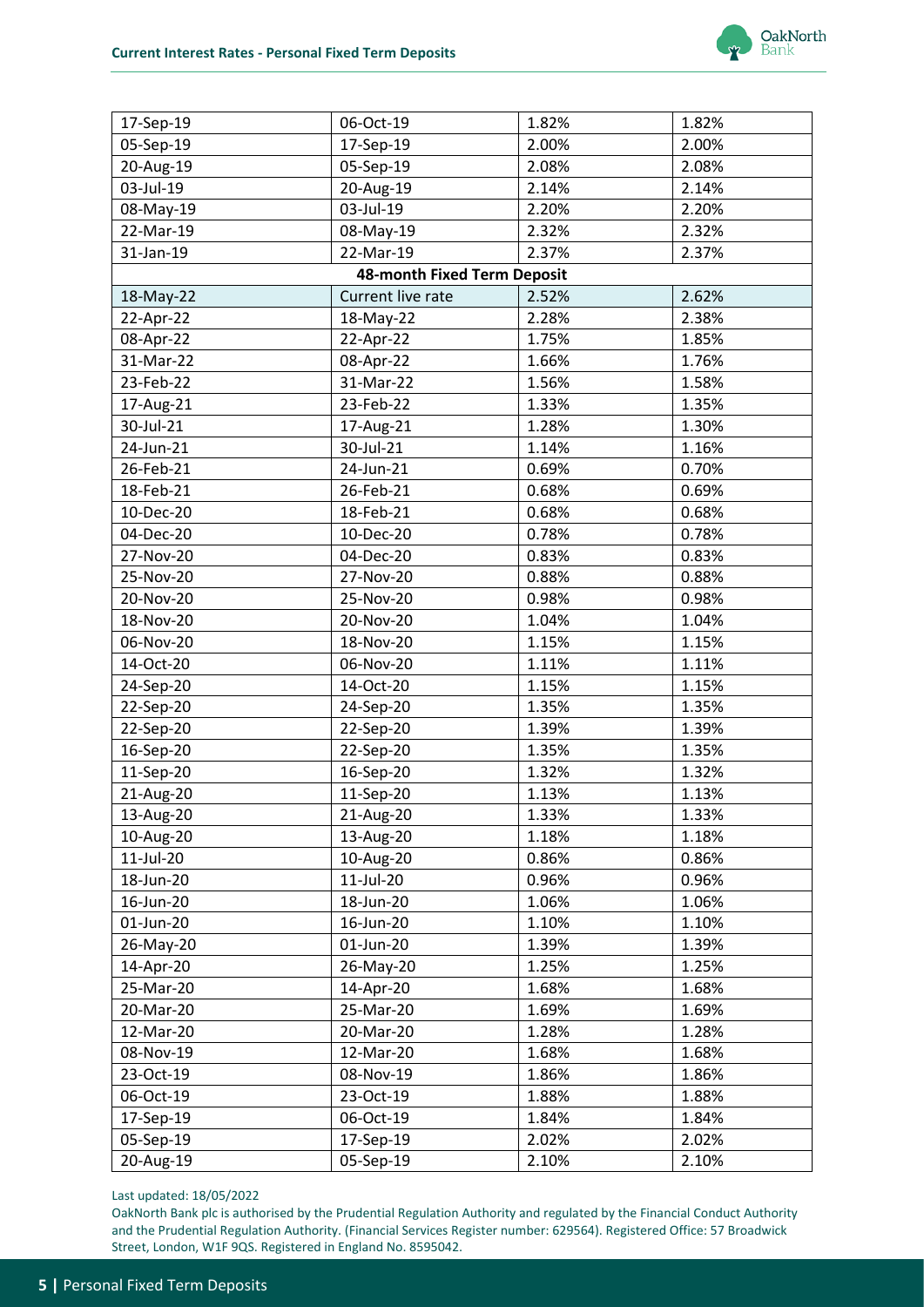

| 03-Jul-19 | 20-Aug-19                          | 2.16% | 2.16% |
|-----------|------------------------------------|-------|-------|
| 08-May-19 | 03-Jul-19                          | 2.22% | 2.22% |
| 22-Mar-19 | 08-May-19                          | 2.35% | 2.35% |
| 31-Jan-19 | 22-Mar-19                          | 2.41% | 2.41% |
| 18-Jan-19 | 31-Jan-19                          | 2.11% | 2.11% |
| 28-Nov-18 | 18-Jan-19                          | 2.06% | 2.06% |
| 22-Nov-18 | 28-Nov-18                          | 2.32% | 2.32% |
| 23-Oct-18 | 22-Nov-18                          | 2.41% | 2.41% |
| 26-Jun-18 | 23-Oct-18                          | 2.20% | 2.20% |
| 11-Jun-18 | 26-Jun-18                          | 2.18% | 2.18% |
| 21-Feb-18 | 11-Jun-18                          | 2.17% | 2.17% |
| 31-Jan-18 | 21-Feb-18                          | 2.11% | 2.11% |
|           | <b>60-month Fixed Term Deposit</b> |       |       |
| 18-May-22 | Current live rate                  | 2.53% | 2.63% |
| 22-Apr-22 | 18-May-22                          | 2.29% | 2.39% |
| 08-Apr-22 | 22-Apr-22                          | 1.76% | 1.86% |
| 31-Mar-22 | 08-Apr-22                          | 1.67% | 1.77% |
| 23-Feb-22 | 31-Mar-22                          | 1.57% | 1.59% |
| 17-Aug-21 | 23-Feb-22                          | 1.34% | 1.36% |
| 30-Jul-21 | 17-Aug-21                          | 1.29% | 1.31% |
| 24-Jun-21 | 30-Jul-21                          | 1.15% | 1.17% |
| 26-Feb-21 | 24-Jun-21                          | 0.70% | 0.71% |
| 18-Feb-21 | 26-Feb-21                          | 0.69% | 0.70% |
| 10-Dec-20 | 18-Feb-21                          | 0.69% | 0.69% |
| 04-Dec-20 | 10-Dec-20                          | 0.79% | 0.79% |
| 27-Nov-20 | 04-Dec-20                          | 0.84% | 0.84% |
| 25-Nov-20 | 27-Nov-20                          | 0.89% | 0.89% |
| 20-Nov-20 | 25-Nov-20                          | 0.99% | 0.99% |
| 18-Nov-20 | 20-Nov-20                          | 1.05% | 1.05% |
| 06-Nov-20 | 18-Nov-20                          | 1.16% | 1.16% |
| 14-Oct-20 | 06-Nov-20                          | 1.12% | 1.12% |
| 24-Sep-20 | 14-Oct-20                          | 1.16% | 1.16% |
| 22-Sep-20 | 24-Sep-20                          | 1.36% | 1.36% |
| 22-Sep-20 | 22-Sep-20                          | 1.40% | 1.40% |
| 16-Sep-20 | 22-Sep-20                          | 1.36% | 1.36% |
| 11-Sep-20 | 16-Sep-20                          | 1.33% | 1.33% |
| 21-Aug-20 | 11-Sep-20                          | 1.14% | 1.14% |
| 13-Aug-20 | 21-Aug-20                          | 1.34% | 1.34% |
| 10-Aug-20 | 13-Aug-20                          | 1.19% | 1.19% |
| 11-Jul-20 | 10-Aug-20                          | 0.87% | 0.87% |
| 18-Jun-20 | 11-Jul-20                          | 0.97% | 0.97% |
| 16-Jun-20 | 18-Jun-20                          | 1.07% | 1.07% |
| 01-Jun-20 | 16-Jun-20                          | 1.11% | 1.11% |
| 26-May-20 | 01-Jun-20                          | 1.40% | 1.40% |
| 14-Apr-20 | 26-May-20                          | 1.26% | 1.26% |
| 25-Mar-20 | 14-Apr-20                          | 1.69% | 1.69% |
| 20-Mar-20 | 25-Mar-20                          | 1.70% | 1.70% |
| 12-Mar-20 | 20-Mar-20                          | 1.30% | 1.30% |
| 08-Nov-19 | 12-Mar-20                          | 1.70% | 1.70% |